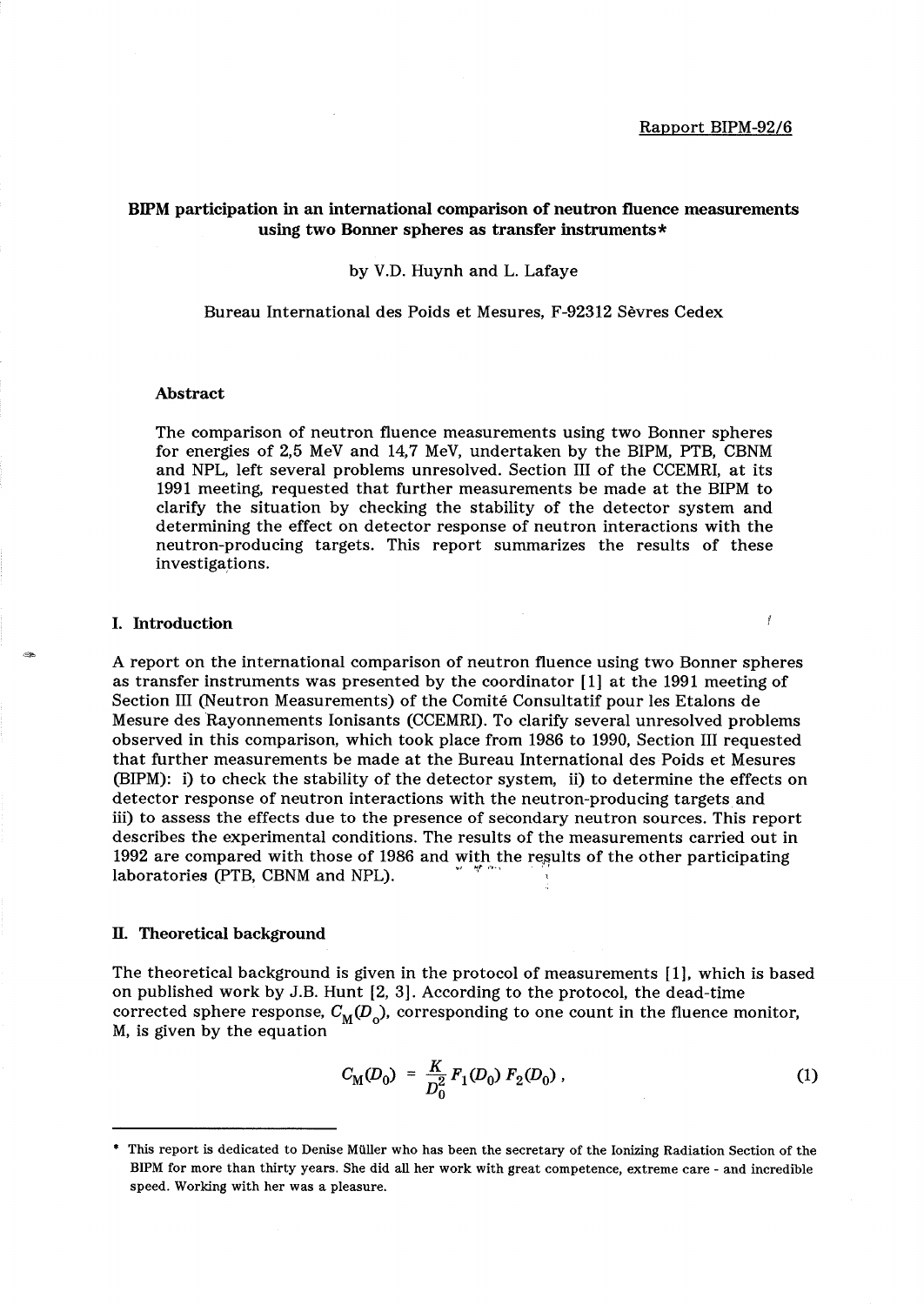where

 $D_0$  is the distance from neutron source to centre of the sphere,

K is the detection efficiency,  $\varepsilon$ , multiplied by the fluence per steradian corresponding to one count in the fluence monitor,

 $F_1(D_0)$  is the geometrical correction factor,

 $F<sub>2</sub>(D<sub>0</sub>)$  is the combined air and room scattering correction factors.

The distance  $D_0$  is given by

$$
D_0 = d + R \tag{2}
$$

where  $d$  is the distance between the target and sphere front face and  $R$  is the radius of the sphere.

The geometrical correction factor can be expressed by

$$
F_1(D_0) = 1 + \delta F_3(D_0) \tag{3}
$$

where

$$
F_3(D_0) = 2\left(\frac{D_0^2}{R^2}\right)\left\{1-\left[1-\left(\frac{R^2}{D_0^2}\right)\right]^{1/2}\right\} - 1 \tag{4}
$$

and  $\delta$  is the so-called pseudo-effectiveness factor.

The second term of (3) accounts for the additional fraction of neutrons entering the detector volume on account of the non-parallel incidence of neutrons on the detector. For isotropic neutron fields, the constant  $\delta$ , which represents the relative detector efficiency of the additional neutrons, has a value between 1/2 and 2/3. With nonisotropic fields, the constant  $\delta$  depends on the angular distribution of the neutrons intercepted by the detector. For a forward-peaked distribution, its value can be negative.

The scattering correction factor may be expressed as

$$
F_2(D_0) = 1 + A D_0 + S D_0^2.
$$
 (5)

The linear component, due to neutron interactions with air, has two terms, namely

$$
A = L - N, \tag{6}
$$

where  $L$  is due to the effect of inscatter by air throughout the room and  $N$  is due to the outscatter and absorption by the air between source and detector.

The component *S* is due to neutrons scattered from the walls, the floor, etc.; its value is considered to be constant over the range of distances used in the present work. Because the scattered neutrons have lower energies than the primary neutrons, the coefficients *A* and *S* are usually field-dependent.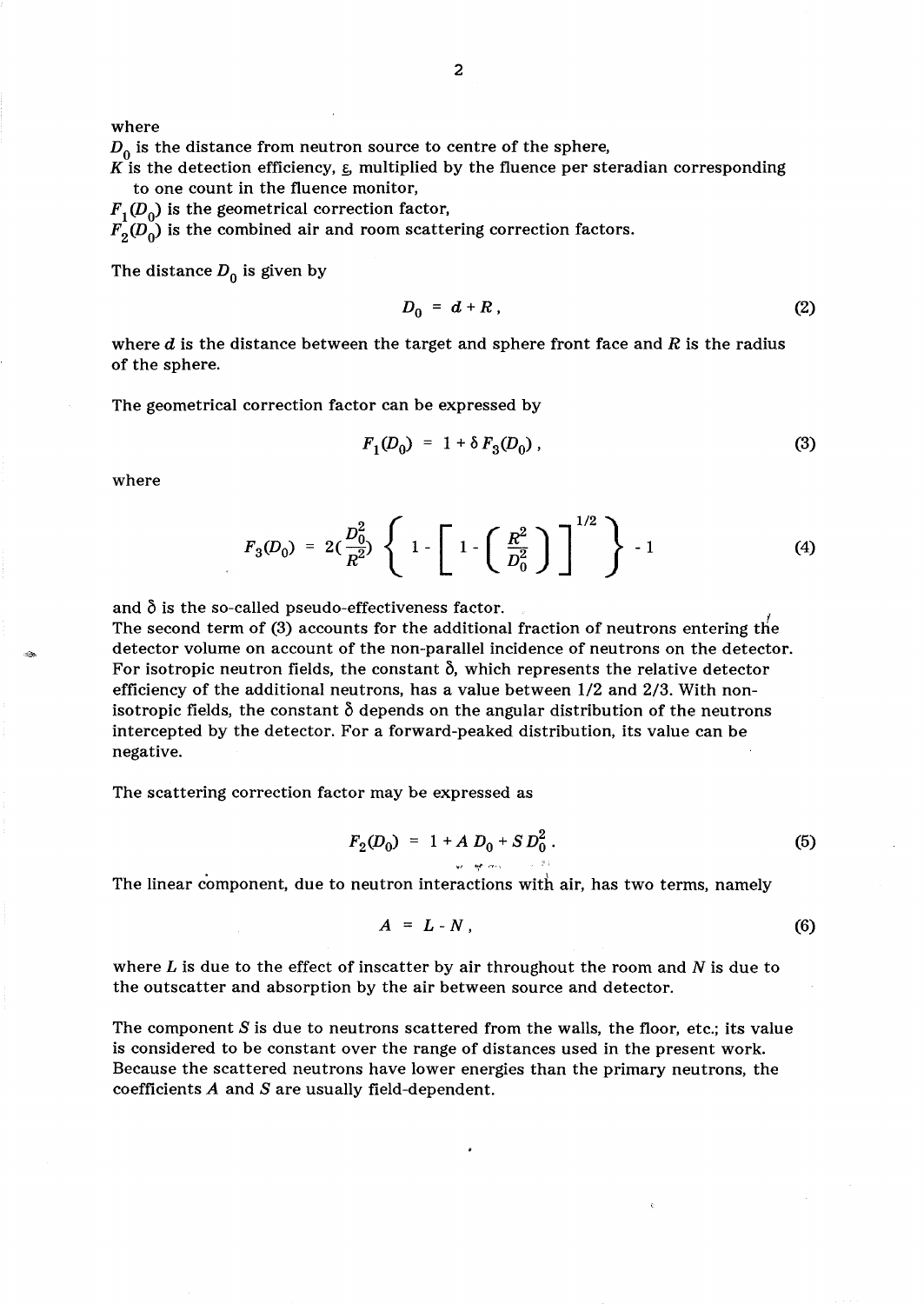Two methods have been used to derive unknown constants related to the detection efficiency and various scattering and geometrical effects.

- a) According to (1), a non-linear least-squares fitting of all input data, which consist of sphere counts per unit monitor count for all distances, makes it possible to determine the unknown parameters K, A, S and  $\delta$ . This method is designated the "polynomial fitting" method.
- b) Shadow-cone technique. The response of a detector shielded from the source by a well-positioned shadow cone may be expressed as

$$
S_{\rm M}(D_0) = K(L D_0^{-1} + S) \tag{7}
$$

It should be noted that the geometrical factor,  $F_1(D_0)$ , may be assumed to be unity because  $D_0$  is large, making  $(R^2/D_0^2)$  negligible. The gradient of a plot of  $S_M(D_0)$ against  $D_0$  yields a value for *(K L)* and the intercept yields *(K S)*.

Combining expressions (6), (7) and (1) yields

$$
\left[ C_{\rm M}(D_0) - S_{\rm M}(D_0) \right] D_0^2 = K(1 - N D_0) \ . \tag{8}
$$

Because, however, N is less than 1 % per metre, the attenuation correction may be calculated with sufficient accuracy; the expression

$$
\left[\frac{(1-N D_0)}{C_M(D_0) - S_M(D_0)}\right]^{1/2} = D_0 K^{-1/2}
$$
 (9)

 $\mathcal{L}=\frac{1}{2}$ 

may thus be fitted linearly against  $D_0$  and the gradient yields  $K^{-1/2}$ .

Since the input data consist of sphere counts per unit monitor count, the sphere efficiency,  $\varepsilon$ , which is the basis of the comparison, is obtained by dividing K by the neutron fluence per steradian corresponding to one count in the fluence monitor.

# **m.** Measurements  $\mathbf{r} \sim \mathbf{r}$ .

#### 1. Neutron production and fluence measurements

The experimental arrangement for neutron production and fluence measurements at the BIPM is shown in Figure 1. The 2,50 MeV and 14,61 MeV neutrons are produced by the  $^{2}$ H(d,n)<sup>3</sup>He and <sup>3</sup>H(d,n)<sup>4</sup>He reactions, respectively. The associated-particle method was used to determine the fluence. The associated particles were measured in a defined solid angle using a silicon surface-barrier detector.

#### a) 2,50 MeV neutrons

In the comparison, the silicon detector was placed 20 cm from the target and at 78° with respect to the incident deuteron beam of 140 keY, with a corresponding neutron emission angle of 86 $^{\circ}$ . The beam current was 50  $\mu$ A. The associated-particle method was applied by measuring the uncorrelated proton fluence (monitor counts)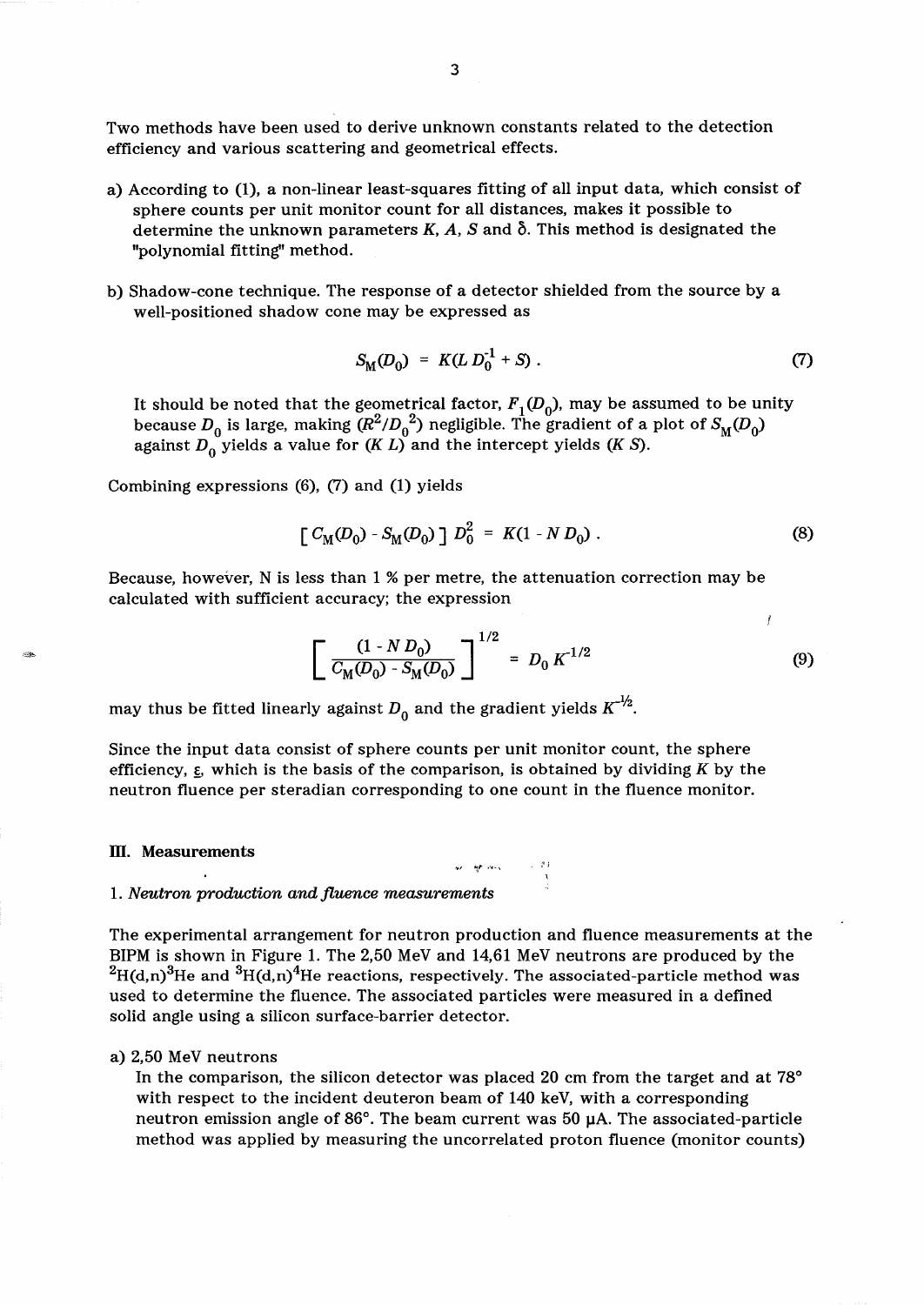from the competing <sup>2</sup>H(d,p)<sup>3</sup>H reaction. The ratio of the <sup>3</sup>He/proton count rates was separately determined using a small beam current  $(1 \mu A)$ . The target, supplied by the Centre d'Etudes Nucléaires of Valduc (CENV), has a Ti-D layer of 771  $\mu$ g cm<sup>-2</sup> on a copper disc, of 49 mm diameter, with a backing of 1 mm in thickness.

# b) 14,61 MeV neutrons

The number of <sup>4</sup>He particles (monitor counts) was measured by a silicon detector placed 1 m from the target at an angle of  $150^{\circ}$  with respect to the incident deuteron beam of 140 keV. The beam current was 20  $\mu$ A. A small correction (< 0,5 %) was used to account for the contamination of the  $4$ He-particle count by the secondary  $^{2}H(d,p)^{3}H$  source, and a correction of 1 % was made to account for the pulses originating from the  $(n, \alpha)$  and  $(n, p)$  reactions in the silicon detector. The corresponding neutron emission angle was 26,7°. The target, supplied by the CENV, has a Ti-T layer of 1,06 mg cm<sup>-2</sup> on a copper disc, of diameter 28 mm, with a backing of 0,5 mm in thickness.



Figure 1. Experimental arrangement for neutron production and fluence measurements. D: deuteron beam; Dl, D2, D3: diaphragms; A: magnetic field; B: polyethylene cubic slab shielded with 1 mm Cd; C: electrostatic lens; T: neutron producing target; J: silicon detector,  $\theta_1 = 78^\circ$  at 20 cm for (d+D) neutrons, or  $\theta_1 = 150^\circ$  at 1 m for (d+T) neutrons; S: Bonner sphere,  $\theta_2 = 86^\circ$  and  $26.7^\circ$  for (d+D) and (d+T) neutrons, respectively.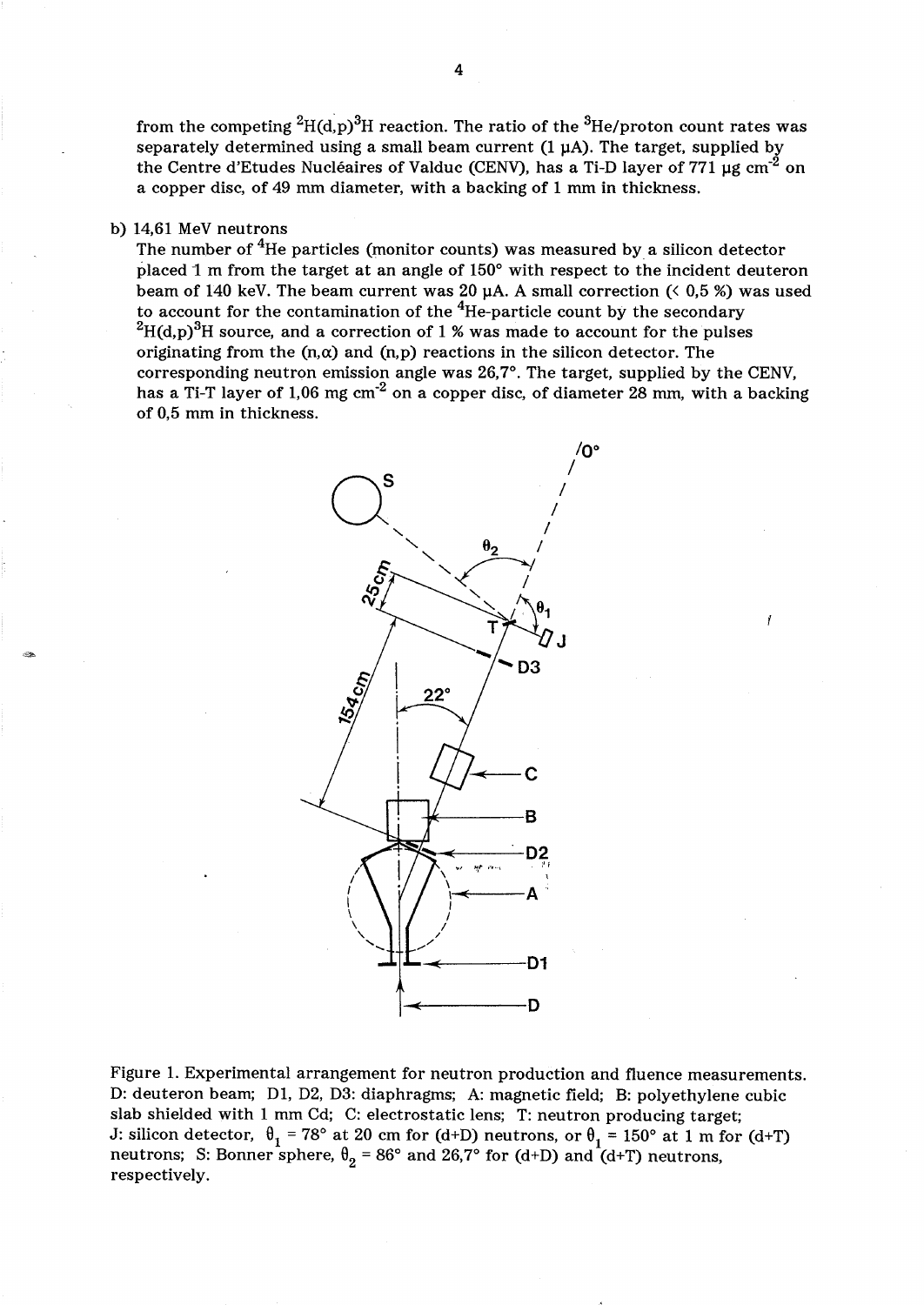#### *2. Bonner-sphere measurements*

 $^{\circ}$ 

The two moderating spheres, designated sphere B and sphere H, were made at the NPL of high density polyethylene with diameters of 88,9 mm and 241,3 mm, respectively. Each has a central spherical cavity in which a spherical 3He proportional counter, type SP90, provided by the BIPM, can be fitted. The protocol called for measurements at a large number of distances from 1,5 times the radius of the sphere up to 2,5 m.

Classical electronics were used. The SP90 counter was connected to a preamplifier (ORTEC 142 PC) followed by a main amplifier (Canberra 2022) and a pulse-height discriminator (made at BIPM). A voltage of 850 V was applied. A fixed non-extended dead time of  $(6.93 \pm 0.02)$  us was imposed on the electronics.

The spectrum was monitored using a pulse-height analyser. An example of a typical spectrum is shown in Figure 2. The discriminator bias was set at a pulse height of 20 % of the peak, at the position shown in the flat valley region, and all events above this were recorded by a scaler.



Figure 2. Typical pulse-height spectrum for a Bonner-sphere detector. The discriminator bias at 20 % of the peak is shown by an arrow.

For each distance of the sphere, measurements were carried out with two target configurations in succession, in order to determine the target-scattering effect. The configurations used were a 'thin' target of normal type and a target with a double thickness of backing material, called a 'thick' target.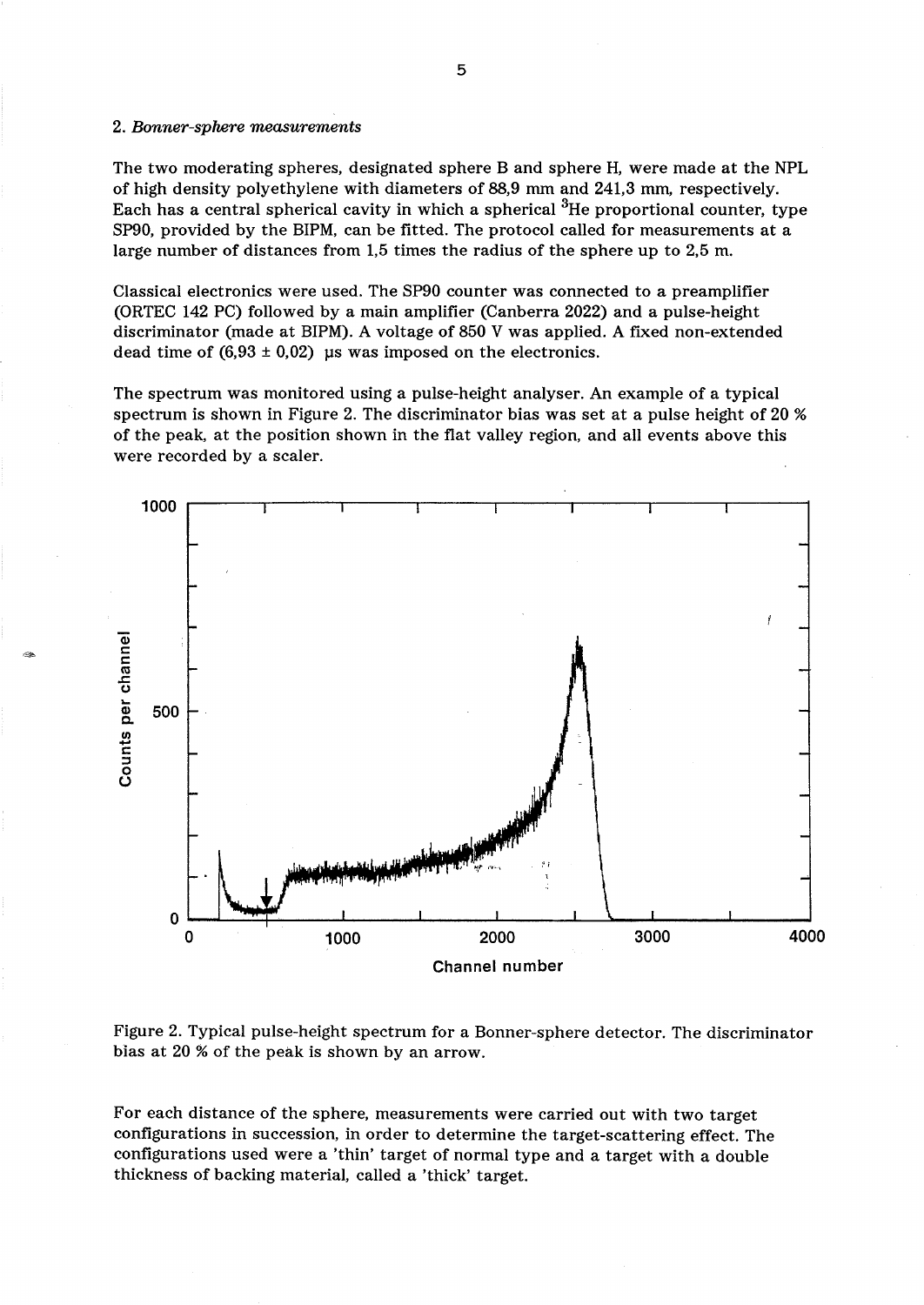The full programme involved 16 experimental conditions: two spheres, two target configurations, energies 2,50 MeV and 14,61 MeV, and measurements with or without a shadow cone.

#### IV. Results and discussion

For each target configuration, energy/sphere combination and source-sphere distance, the following data were obtained: measuring time  $(t)$ , distance from the source to the centre of the sphere  $(D_0)$ , monitor or associated particle counts  $(N_a)$ , sphere counts  $(N_a)$ and normalized sphere counts  $(C_M)$ . (Note: normalized sphere counts are the dead-time corrected sphere counts divided by the fluence per steradian). In the case of shadowcone measurements, the normalized sphere counts,  $S_{\mathbf{M}'}$  similar to  $C_{\mathbf{M}'}$  were obtained. By using these normalized sphere counts  $(C_M$  and  $S_M$ ) as input data, the quantity K given in (1) is simply equal to the detection efficiency,  $\mathbf{\hat{g}}$  and is taken to be the sensitivity of the detector (sphere count rate per unit of fluence rate).

#### 1. *Sphere B measurements at* 2,50 MeV

Measurements were performed at 22 distances  $(D_0$  ranging from 0,136 m to 2,542 m) and, in addition, seven of them were also carried out using a shadow cone  $(D_0 \geq 1.048 \text{ m})$ . The results of these measurements are summarized in Table 1. One can see that the values of  $\varepsilon$  obtained by the shadow-cone and the polynomial-fitting techniques agree well. The mean values measured by these two methods, for the thin and thick target configurations respectively, are  $\underline{\varepsilon} = 0.361$  cm<sup>2</sup> and  $\underline{\varepsilon} = 0.378$  cm<sup>2</sup>, giving a value for the target-scattering effect of 4,7 %. Finally, the corrected efficiency is  $\varepsilon$  = (0,344 ± 0,009) cm<sup>2</sup>.

#### Table 1

#### Results for sphere B measurements at 2,50 MeV

#### a) *Thin target configuration*

-~

| Method                    |       | $\frac{\varepsilon}{\sqrt{2}}$ 100 A/m <sup>-1</sup> 100 S/m <sup>-2</sup> |      |      |
|---------------------------|-------|----------------------------------------------------------------------------|------|------|
| Shadow cone               |       | $0,361$ w $\#$ $\sim$ 14,2 $\#$                                            | 30,8 |      |
| Polynomial fitting        | 0,362 | 11,6                                                                       | 31,9 | 1,10 |
| Mean value: $\xi = 0.361$ |       |                                                                            |      |      |

b) *Thick target configuration* 

| Method             |                                | $\epsilon/cm^2$ 100 A/m <sup>-1</sup> 100 S/m <sup>-2</sup> |      |      |
|--------------------|--------------------------------|-------------------------------------------------------------|------|------|
| Shadow cone        | 0,378                          | 11.1                                                        | 31.5 |      |
| Polynomial fitting | 0,379                          | 8.5                                                         | 33.2 | 0,84 |
|                    | Mean value: $\epsilon$ = 0,378 |                                                             |      |      |

From the difference, the value obtained for the target-scattering correction is 4,7 %.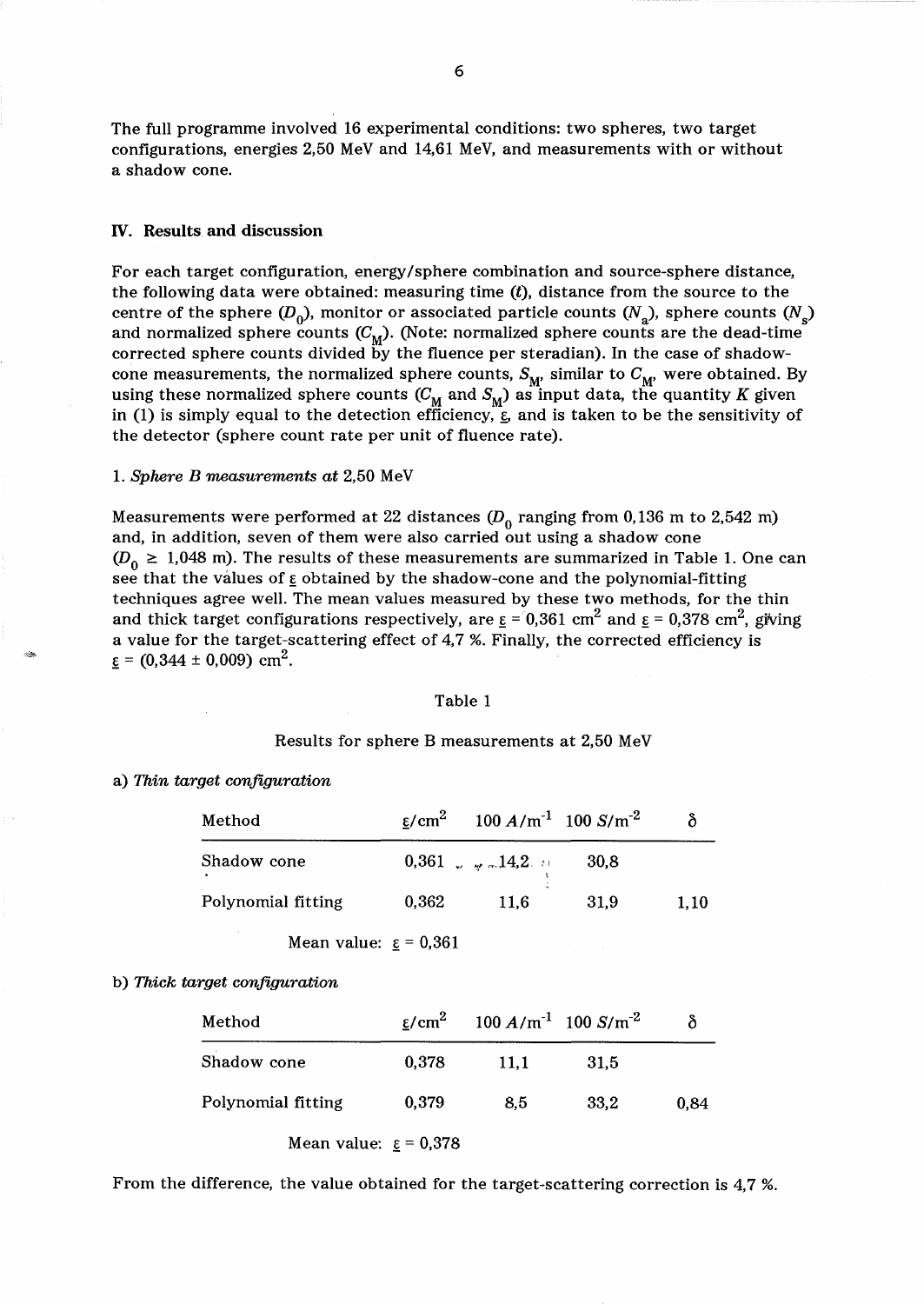# *2. Sphere H measurements at* 2,50 MeV

Measurements were made at 16 distances  $(D_0$  ranging from 0,332 m to 2,626 m) and, in addition, five of them ( $D_0 \geq 1,552$  m) were carried out using a shadow cone. The results are summarized in Table 2. The values of  $\varepsilon$  obtained by the shadow cone technique and by polynomial fitting can be considered to be in agreement within the measurement uncertainties. The mean values measured by these two methods, for the thin and thick target configurations respectively, are  $\underline{\epsilon} = 2{,}604$  cm<sup>2</sup> and  $\underline{\epsilon} = 2{,}650$  cm<sup>2</sup>, giving a value for the target-scattering effect of 1,8 %. Finally, the corrected efficiency is  $\varepsilon$  = (2,557 ± 0,061) cm<sup>2</sup>.

#### Table 2

#### Results for sphere H measurements at 2,50 MeV

#### a) *Thin target configuration*

| Method             | ε/cm <sup>2</sup> | $100 A/m^{-1}$ 100 S/m <sup>-2</sup> |     |      |
|--------------------|-------------------|--------------------------------------|-----|------|
| Shadow cone        | 2,581             | 9.3                                  | 2.5 |      |
| Polynomial fitting | 2,627             | 6.5                                  | 2,9 | 1,00 |

Mean value:  $\epsilon$  = 2,604

b) *Thick target configuration* 

~~

| Method             | $\varepsilon$ /cm <sup>2</sup> | $100 A/m^{-1}$ 100 S/m <sup>-2</sup> |     |      |
|--------------------|--------------------------------|--------------------------------------|-----|------|
| Shadow cone        | 2,606                          | 8.9                                  | 2.5 |      |
| Polynomial fitting | 2,694                          | 3.9                                  | 3,7 | 0.74 |
|                    |                                |                                      |     |      |

Mean value:  $\epsilon$  = 2,650

From the difference, the value obtained for the target-scattering correction is 1,8 %.

J.

#### *3. Sphere B measurements at* 14,61 MeV

The measurements were made at 21 distances  $(D_0$  ranging from 0,135 m to 2,549 m) and, in addition, seven of them  $(D_0 \geq 1.046 \text{ m})$  were carried out using a shadow cone. The results are summarized in Table 3. Corrections for sphere counting due to events from the (d+D) neutrons produced in the target have been taken into account. One can see that there is a difference of about 6 % between the values of  $\epsilon$  obtained by the shadowcone technique and by polynomial fitting. The latter method, which uses data from both long and short distances, seems to be inadequate in the case of 14,61 MeV neutrons. This is caused by the complexity of the scattering and interaction effects which result from the small size of the experimental room. It is due also, in part, to the secondary neutron sources created in the experimental set-up for neutron production (see Figure 1), especially the sources produced in the beam analyzing magnet and the different diaphragms. On the other hand, the sensitivity of sphere B to 14,61 MeV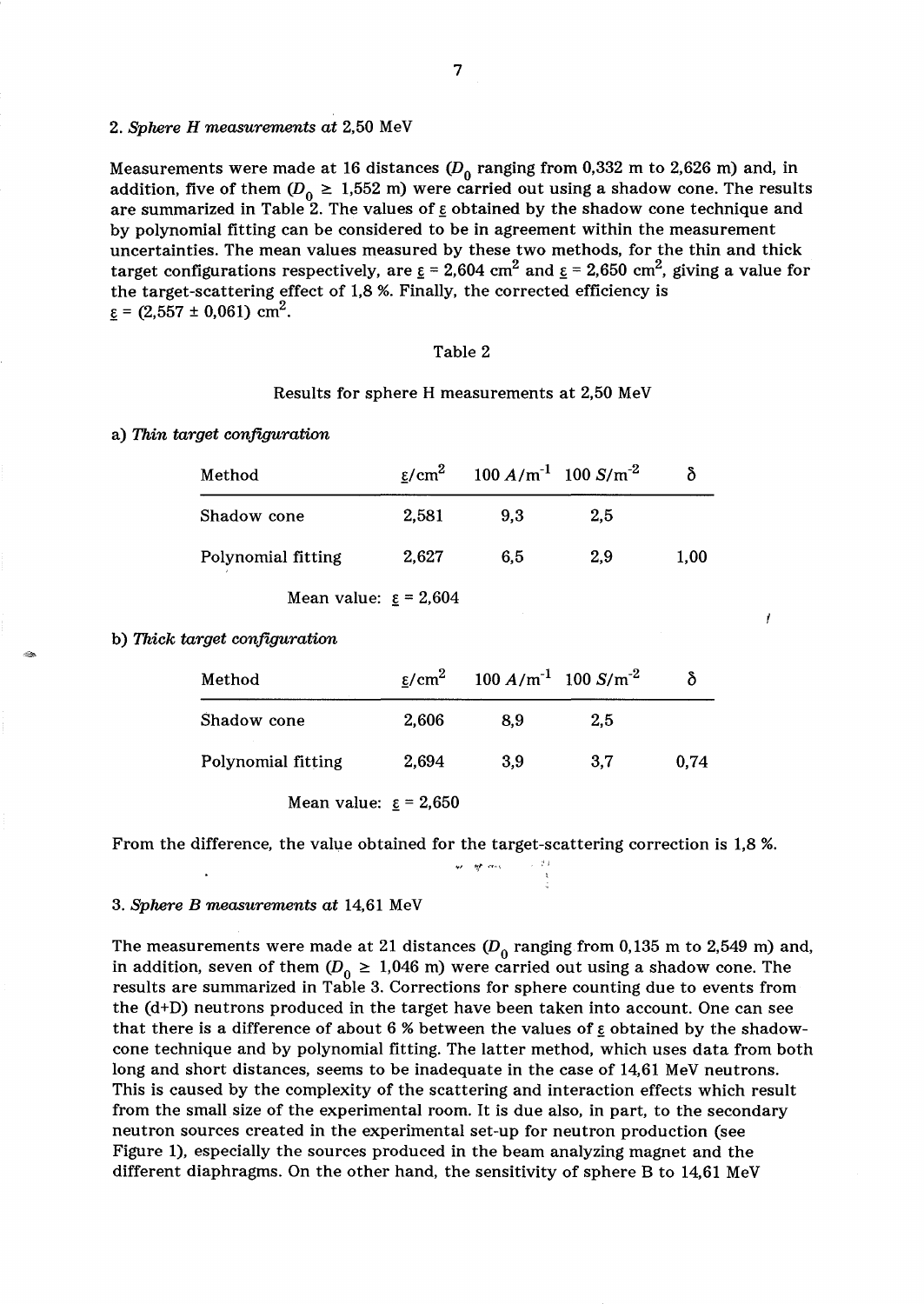neutrons is very low relative to that of scattered and secondary-source neutrons of lower energy. For all these considerations, the assumption in (5) that the scattering parameter *S* has a constant value is probably not realistic. From Table 3, one can also see that the value of the pseudo-effectiveness factor,  $\delta$ , is negative ( $\delta$  = -1,06); this seems inconsistent with the relatively isotropic nature of the (d+T) neutron source. For these reasons, only the results obtained with the shadow-cone technique are considered reliable. The value of  $\varepsilon$ , obtained for the thin target configuration, is  $\varepsilon = 0.068$  8 cm<sup>2</sup> and a correction for the target-scattering effect of 9,6 % has been determined. Finally, the corrected efficiency is  $\varepsilon = (0.062 \ 2 \pm 0.001 \ 8) \text{ cm}^2$ .

#### Table 3

#### Results for sphere B measurements at 14,61 MeV

a) *Thin target configuration* 

| Method             | ε/cm <sup>2</sup> | $100 A/m^{-1}$ 100 S/m <sup>-2</sup> |      | δ       |
|--------------------|-------------------|--------------------------------------|------|---------|
| Shadow cone        | 0,0688            | 3.6                                  | 91.6 |         |
| Polynomial fitting | 0.0729            | $-4.6$                               | 88.0 | $-1.06$ |

Mean value:  $\epsilon = 0.0708$ 

b) *Thick target configuration* 

"\*'

| ε/cm <sup>2</sup> |        |        | δ                                            |
|-------------------|--------|--------|----------------------------------------------|
| 0.0760            | 2.3    | 85,4   | $-1,23$                                      |
|                   | 0.0792 | $-3.4$ | $100 A/m^{-1}$ 100 S/m <sup>-2</sup><br>82,7 |

Mean value:  $\epsilon = 0.0776$ 

From the difference, the value obtained for the target-scattering correction is 9,6 %.

**4. Sphere H measurements at 14,61 MeV**  $\ldots$  ,  $\ldots$ 

Measurements were made at 18 distances  $(D_0$  ranging from 0,331 m to 2,621 m) and, in addition, five of them ( $D_0 \geq 1.570$  m) were carried out using a shadow cone. The results are summarized in Table 4. Although, superficially, there is agreement between the values of  $\varepsilon$ , obtained by the shadow-cone technique and by polynomial fitting, the high negative value of  $\delta$  ( $\delta$  = -3,70) leaves some doubt about the results by the polynomialfitting method. Only the results of the shadow-cone technique are considered reliable. The value of  $\varepsilon$ , obtained for the thin target configuration, is  $\varepsilon = 1,328$  cm<sup>2</sup> and a correction for the target-scattering effect of 2,2 % has been determined. Finally, the corrected efficiency is  $\epsilon = (1,299 \pm 0,032)$  cm<sup>2</sup>.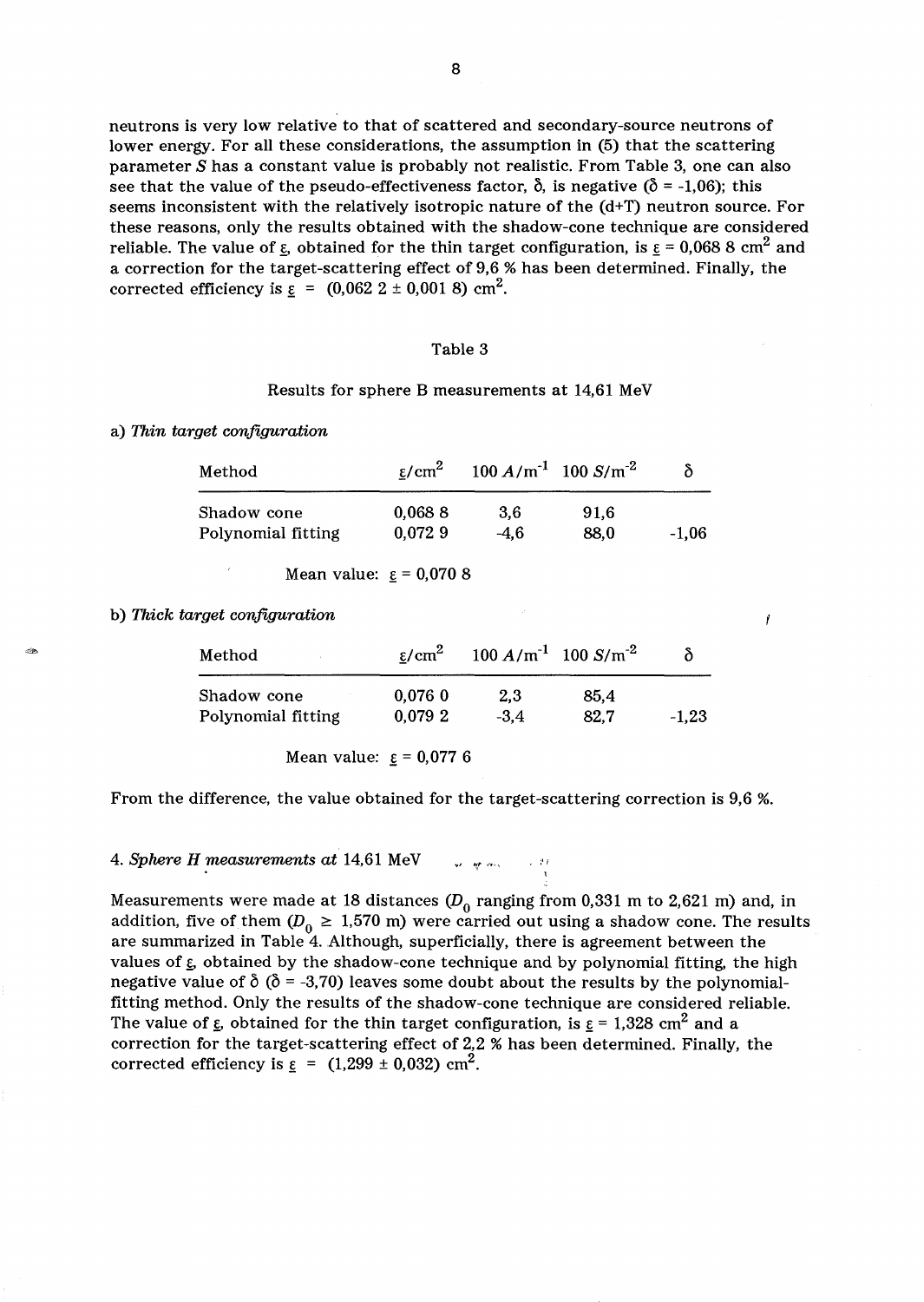#### Table 4

# Results for sphere H measurements at 14,61 MeV

#### a) *Thin target configuration*

| Method             | $\varepsilon$ /cm <sup>2</sup> | $100 A/m^{-1}$ 100 S/m <sup>-2</sup> |     |         |
|--------------------|--------------------------------|--------------------------------------|-----|---------|
| Shadow cone        | 1.328                          | 2.9                                  | 5.6 |         |
| Polynomial fitting | 1,308                          | 6.6                                  | 4.2 | $-3.70$ |

Mean value:  $\epsilon$  = 1,318

b) *Thick target configuration* 

| Method             | $\varepsilon$ /cm <sup>2</sup> | $100 A/m^{-1}$ 100 S/m <sup>-2</sup> |     | δ     |
|--------------------|--------------------------------|--------------------------------------|-----|-------|
| Shadow cone        | 1,346                          | 2.9                                  | 5.5 |       |
| Polynomial fitting | 1,348                          | 4.0                                  | 4.9 | -4.04 |

Mean value:  $\mathbf{g} = 1,347$ 

From the difference, the value obtained for the target-scattering correction is 2,2 %.

L

#### *5. Uncertainties*

The estimated uncertainties applicable to the determination of the sphere detection efficiency,  $\xi$ , are listed in Tables 5 and 6, for the measurements at 2,50 MeV and at 14,61 MeV, respectively. All uncertainties are estimated for a 68 % confidence level (one standard deviation).

# Table 5

Estimated uncertainties, expressed as a fraction, for sphere-efficiency determinations at  $2{,}50{,}MeV$  .:

|                                     |          | Uncertainty $x$ 100* |
|-------------------------------------|----------|----------------------|
| Quantity                            | Sphere B | Sphere H             |
| Fluence determination               | 1,6      | 1,6                  |
| Sphere response data fitting        | 1,2      | 1,4                  |
| Correction for target scattering    | 1,3      | 1,0                  |
| Correction for secondary source     | 1,0      | 0,5                  |
| Efficiency, $\varepsilon$ (overall) | 2.6      | 2.4                  |

\* Note: All uncertainties are estimated for a 68 % confidence level.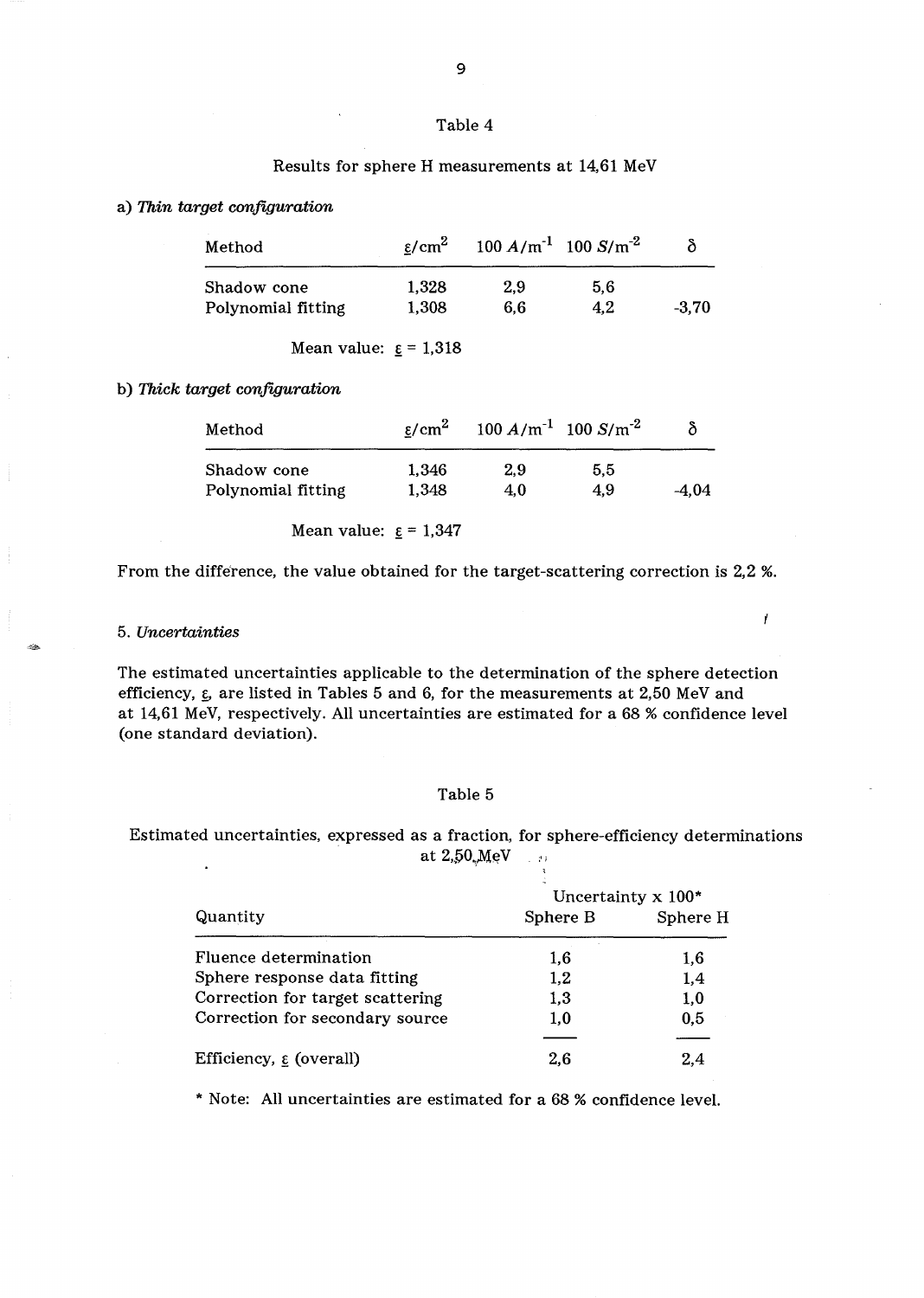#### Table 6

Estimated uncertainties, expressed as a fraction, for sphere-efficiency determinations at 14,61 MeV

|                                              |          | Uncertainty $x 100^*$ |  |
|----------------------------------------------|----------|-----------------------|--|
| Quantity                                     | Sphere B | Sphere H              |  |
| Fluence determination                        | 1.5      | 1,5                   |  |
| Sphere response data fitting                 | 1,1      | 1,5                   |  |
| Correction for target scattering             | 2,0      | 1,0                   |  |
| Correction for secondary source              | 1.0      | 1,0                   |  |
| Efficiency, $\underline{\epsilon}$ (overall) | 2,9      | 2,5                   |  |
|                                              |          |                       |  |

\* Note: All uncertainties are estimated for a 68 % confidence level.

#### v. Conclusion

**-**

In conclusion, we can make the following observations concerning the measurements performed at the BIPM.

1. The results of the efficiency measurements, carried out at the BIPM in 1986 and 1992 for the normal thin target configurations, and summarized in Table 7, indicate that the sphere efficiency has remained constant.

# Table 7

# Summary of the results of efficiency measurements at the BIPM (normal thin target configuration)

| Neutron    | <b>Sphere</b> | Method                                 |               | Efficiency/cm <sup>2</sup> |           |
|------------|---------------|----------------------------------------|---------------|----------------------------|-----------|
| energy/MeV |               |                                        | 1986          | 1992                       | 1992/1986 |
| 2,50       | B             | Shadow cone                            | 0,365         | 0,361                      | 0,989     |
| ٠          |               | Polynomial fitting<br><b>ALC: YESH</b> | 0,351<br>. 77 | 0,362                      | 1,031     |
|            | H             | Shadow cone                            | 2,596         | 2.581                      | 0,994     |
|            |               | Polynomial fitting                     | 2,516         | 2,627                      | 1,044     |
| 14,61      | в             | Shadow cone                            | 0,0683        | 0,0688                     | 1,007     |
|            |               | Polynomial fitting                     | 0,073 3       | 0,0729                     | 0,995     |
|            | н             | Shadow cone                            | 1,294         | 1,328                      | 1,026     |
|            |               | Polynomial fitting                     | 1,325         | 1,308                      | 0,987     |

Ratio of  $\epsilon$  (1992/1986), mean value: 1,009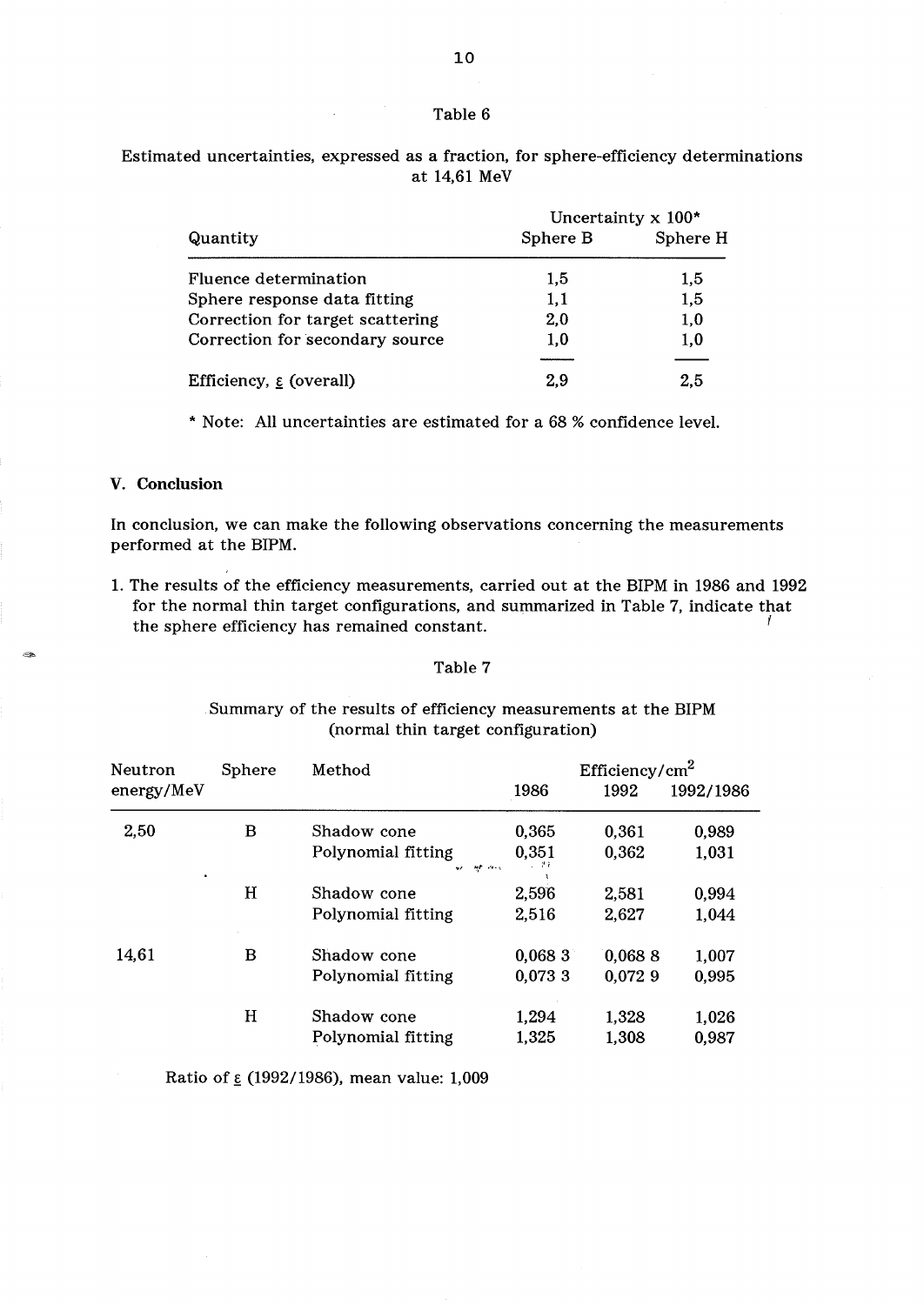2. The results of efficiency measurements, performed at the BIPM (1992) and at the other participating laboratories, and summarized in Table 8, indicate that good agreement exists between the BIPM and the NPL results. The PTB and the CBNM values are generally higher, but the latter laboratory has not corrected for targetscattering effects and no measurements were made with a shadow cone. These results are summarized in Figure 3. As regards the BIPM results, the mean values obtained by the two methods at  $2,50$  MeV are given, but for  $14,61$  MeV only those based on the shadow-cone technique.



,-

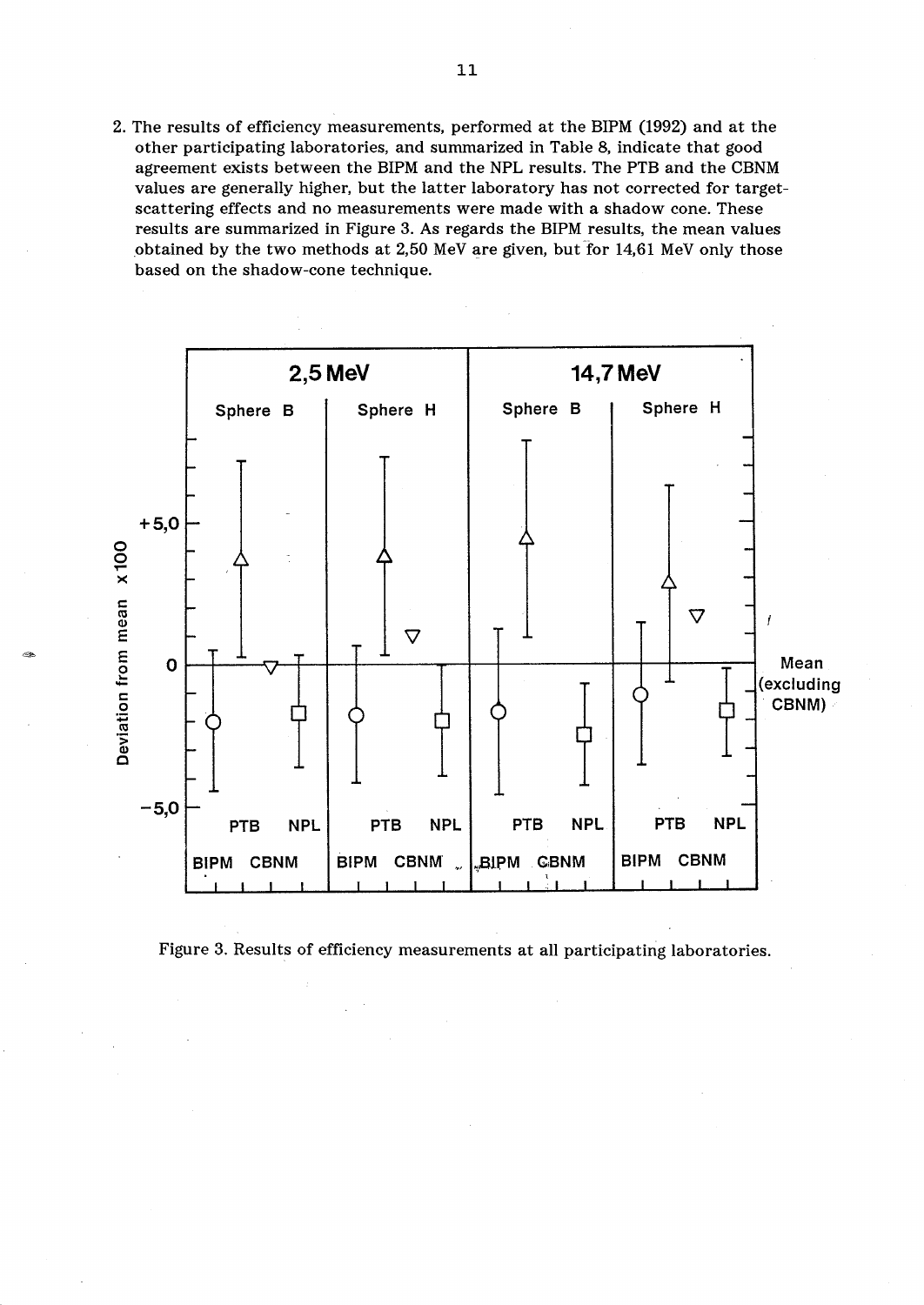| Table 8 |  |
|---------|--|
|---------|--|

l,

| Laboratory<br><b>BIPM</b> | Sphere<br>$\, {\bf B}$ | Neutron<br>energy/MeV<br>2,50 | 100 Target-scattering<br>correction<br>4,7 | Efficiency*<br>$\frac{\epsilon}{2}$ cm <sup>2</sup> |      | $\frac{\varepsilon}{14,7}/\frac{\varepsilon}{2,5}$ |
|---------------------------|------------------------|-------------------------------|--------------------------------------------|-----------------------------------------------------|------|----------------------------------------------------|
|                           |                        |                               |                                            | 0,344 5                                             | (90) | 0,1806                                             |
|                           |                        | 14,61                         | 9,6                                        | 0,062 2                                             | (18) |                                                    |
|                           | $\, {\bf H}$           | 2,50                          | 1,8                                        | 2,557                                               | (61) | 0,508                                              |
|                           |                        | 14,61                         | 2,2                                        | 1,299                                               | (32) |                                                    |
|                           | $\rm\,B/H$             | 2,50                          |                                            | 0,1345                                              |      |                                                    |
|                           |                        | 14,61                         |                                            | 0,047 1                                             |      |                                                    |
| PTB                       | $\, {\bf B}$           | 2,5                           | 3,4                                        | 0,363                                               | (14) | 0,1848                                             |
|                           | $\hat{r}$ .            | 14,7                          | 4,4                                        | $0,067$ 1                                           | (25) |                                                    |
|                           | $\mathbf H$            | 2,5                           | 1,4                                        | 2,71                                                | (10) | 0,502                                              |
|                           |                        | 14,7                          | 1,5                                        | 1,36                                                | (5)  | Ť                                                  |
|                           | $\rm\,B/H$             | 2,5                           |                                            | 0,134                                               |      |                                                    |
|                           |                        | 14,7                          |                                            | 0,049 3                                             |      |                                                    |
| $\operatorname{CBNM}$     | $\, {\bf B}$           | 2,5                           |                                            | 0,351                                               | (9)  |                                                    |
|                           |                        | 14,8                          |                                            |                                                     |      |                                                    |
|                           | $\mathbf H$            | 2,5                           |                                            | 2,632                                               | (73) | 0,507                                              |
|                           |                        | 14,8                          |                                            | 1,335                                               | (37) |                                                    |
|                           | B/H                    | 2,5                           | 计算机<br>कर । मुरु तर-४                      | 0,133 4                                             |      |                                                    |
|                           |                        | 14,8                          | $\frac{1}{4}$                              |                                                     |      |                                                    |
| $\ensuremath{\text{NPL}}$ | $\, {\bf B}$           | 2,5                           | 4,2                                        | 0,3455(60)                                          |      | 0,1786                                             |
|                           |                        | 14,7                          | 8,6                                        | 0,0617                                              | (7)  |                                                    |
|                           | $\mathbf H$            | 2,5                           | 1,8                                        | 2,552                                               | (45) | 0,506                                              |
|                           |                        | 14,7                          | 2,0                                        | 1,291                                               | (11) |                                                    |
|                           | $\rm\,B/H$             | 2,5                           |                                            | 0,135 4                                             |      |                                                    |
|                           |                        | 14,7                          |                                            | 0,0478                                              |      |                                                    |

 $\bar{z}$ 

# Summary of the results of measurements at all participating laboratories

\* The uncertainties (in parentheses) are for a 68 % confidence level.